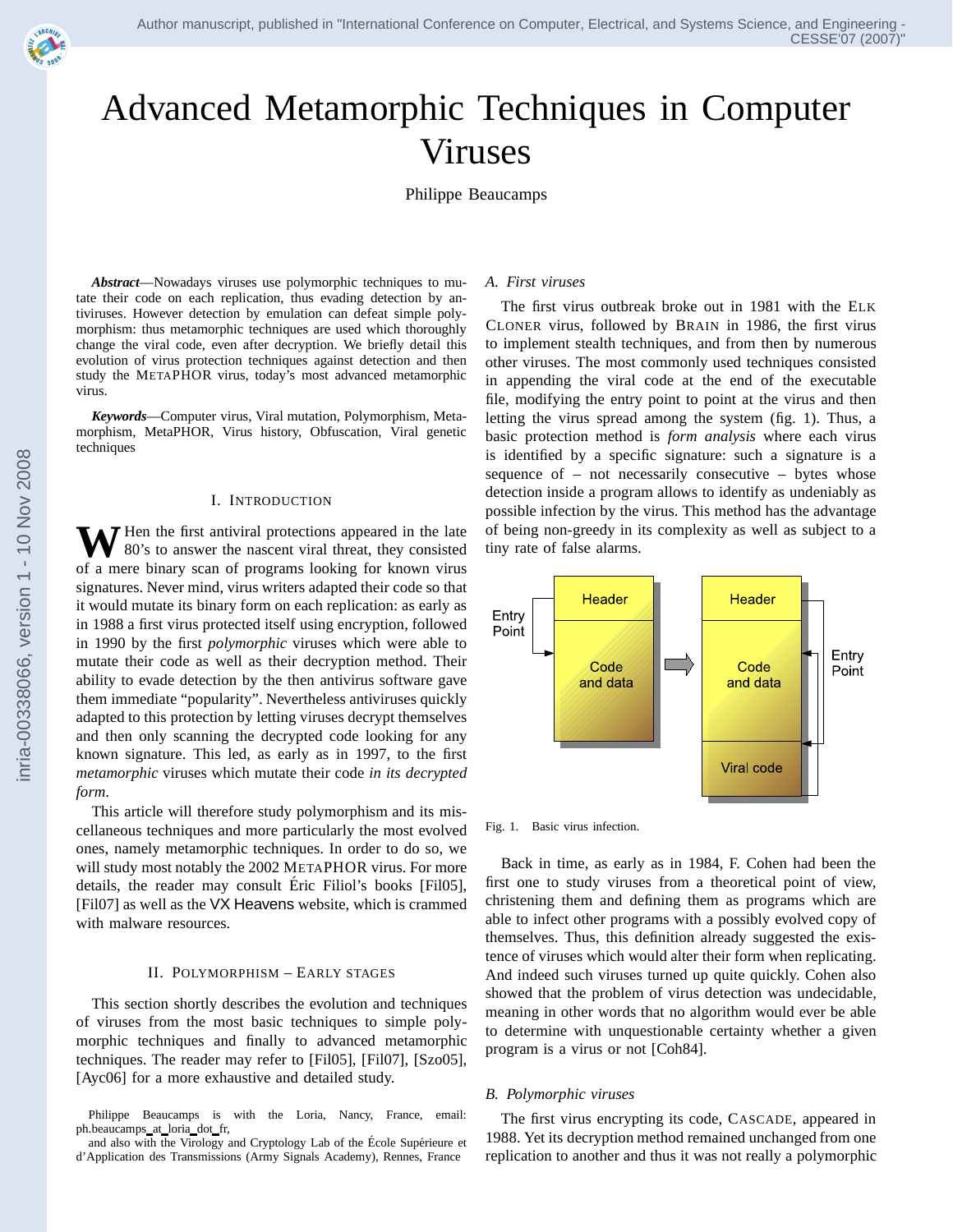virus per se. In 1990 however, the first family of polymorphic viruses appeared: the CHAMELEON viruses (or V2P) which were developped by Mark Washburn, were based on the CASCADE and VIENNA viruses and mutated the code of their decryption method (fig. 2). The shock they created shaked the antiviral community, since detection techniques using a fixed signature had suddenly become obsolete for this new brand of viruses.



Fig. 2. Polymorphic virus infection.

The famous WHALE virus appeared the same year: it included polymorphism, stealth and armouring techniques and mutated in particular the code of its mutation function using obfuscation techniques (dead code, test repetition, redundant code, . . . ). Then "boards" appeared, where were shared viruses and e-zines, among which Phrack and 40Hex, and where were worked out and shared new viral techniques. Then in 1992 the first polymorphic engines appeared, like MTE, TPE,  $NED$  and  $DAME<sup>1</sup>$ , which could be linked to the virus to produce a polymorphic variant. They were quickly followed by the first virus creation toolkits, like VCL, PS-MPC and  $G2<sup>2</sup>$ , some of which including polymorphism features. This signalled the start of massive creation – in thousands – of simple and polymorphic viruses.

On the antiviral community side, the answer came in 1992 when Eugene Kaspersky worked out a technique now used by most antivirus products, namely *detection by code emulation*. Since one could not anymore rely on the static version of a program's code to detect a virus, the code was run in a controlled (emulated or sandboxed) environment on a given number of instructions, and periodically or in the end the affected memory was analysed to detect the (possibly partially) decrypted viral code. Indeed, and this is the base principle of metamorphism, polymorphic codes had the major drawback of always decrypting themselves into the memory into an invariant and thus detectable form. However this detection technique also has the disadvantage of being quite cpu-intensive.

Several techniques, called anti-emulation techniques, have been developped as a result by virus writers to hinder this kind of detection:

- Using unusual instructions which an emulator might not support and interpret, or similar tricks that would prevent the virus from decrypting itself correctly or that would betray the presence of an emulator.
- Inserting dead code that will loop long enough to have the emulator give up on detection, relying on the prohibitive cost of emulation (this technique is used by the BISTRO virus for instance).
- Random cancelling of decryption, thus running the viral code only a random basis.
- Entry Point Obscuring (EPO) techniques, which consist in avoiding executing the virus body at the very beginning of the host's execution, but rather executing it during the host execution or even in the end.
- Using several encryption layers.
- Decrypting and running the code chunk by chunk, some viruses decrypting and running only one instruction at a time (like the DARK PARANOID virus, in 2004).
- *Metamorphic* techniques, which transform the encrypted code.

These techniques are detailed in the literature [Fil05], [Fil07], [Ayc06]: some of these techniques are used by METAPHOR and we shall come back on them in the next section.

Finally, we state Spinellis's recent result [Spi03], which establishes the general complexity of the detection of such viruses. He shows that the problem of detecting polymorphic viruses, of bounded length, is NP-complete, by reducing to it the well-known SAT problem of satisfiability.

# *C. Metamorphic viruses*

Metamorphic viruses are in a sense advanced polymorphic viruses: on each replication, the code to be executed completely mutates, without altering its functionality. Thus, encryption is not anymore necessary and, when used, the decryption method as well as the decrypted code of the virus are different for each new generation. Figure 3 presents a basic example of infection by a metamorphic virus, on its i<sup>eme</sup> mutation: in practice, the code is often encrypted and the decryption routine is sometimes scattered among the host's code (ZMIST virus for instance).

The first metamorphic techniques made their appearance in 1997 with the TINY MUTATION COMPILER (TMC), by Ender. This virus had a compiler embedded in its body as well as its own sources in encrypted pseudocode. On execution, the virus decrypted its source code, inserted dead code, mixed up its code and data, and recompiled everything.

On the same year, Z0mbie developped his Z0MBIE'S CODE MUTATION ENGINE (ZCME), which did not use any encryption techniques but allocated a 16K buffer where it randomly copied out its instructions, linking them with each other with JMP instructions and filling the remaining space with dead code.

<sup>&</sup>lt;sup>1</sup>MUTATION ENGINE (MTE) by Dark Avenger, TRIDENT POLYMORPHIC ENGINE (TPE), NUKE ENCRYPTION DEVICE (NED) and DARK ANGEL'S MULTIPLE ENCRYPTOR (DAME).

<sup>&</sup>lt;sup>2</sup>VIRUS CONSTRUCTION LAB (VCL), PHALCON/SKISM MASS-PRODU-CED CODE GENERATOR (PS-MPC) and PHALCON/SKISM'S G2 VIRUS GENERATOR (G2).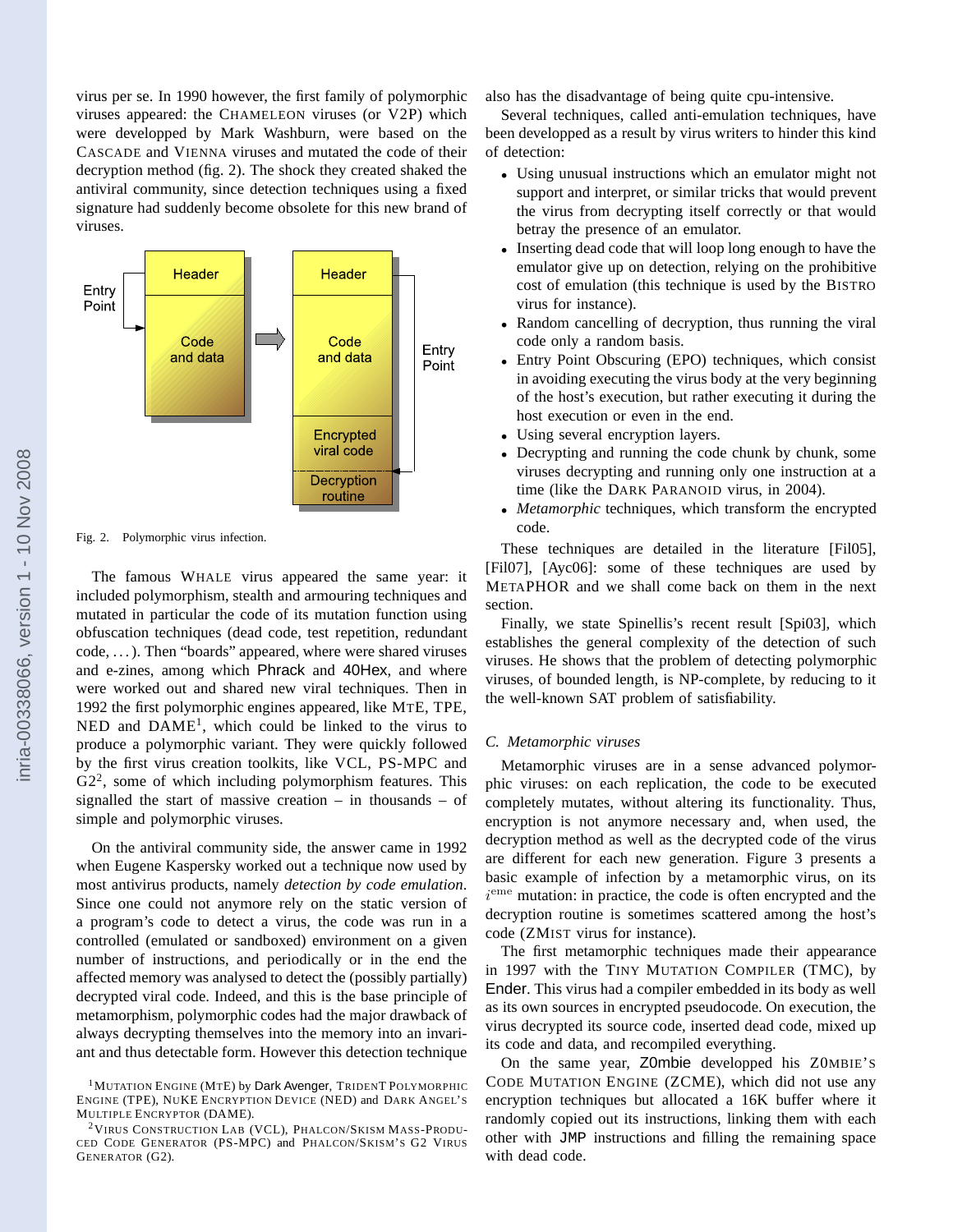

Fig. 3. Metamorphic virus infection on generation i.

In 1998, Vecna implemented MISS LEXOTAN, which disassembled itself, added some dead code and modified the form of its instructions, in a computational way most particularly (see later). To create dead code, it inserted most notably meta-instructions XOR ebp, imm, with no effect, but which defined which registers were used and thus should not be modified. He also implemented REGSWAP later, which shuffled the registers. Here is an excerpt from LEXOTAN:

```
xor bp, \underline{\hspace{1cm}}fill + \underline{\hspace{1cm}}ax + \underline{\hspace{1cm}}bx + \underline{\hspace{1cm}}flag
     ; tells that registers ax, bx and
      ; the FLAGS are used by the code
add ax, bx
xor bp, \underline{\hspace{1cm}}fill + \underline{\hspace{1cm}}ax + \underline{\hspace{1cm}}flag
add ax, 10h
push ax
mov ax,
```
After transformation, this code may look like this, with no jumps:

```
xor bp, \underline{\hspace{1cm}}fill + \underline{\hspace{1cm}}ax + \underline{\hspace{1cm}}bx + \underline{\hspace{1cm}}flag
mov dx, bx
xor cx, cx ;
push cx ; dead code
add ax, dx
pop cx \qquad \qquad ;xor bp, _{f}ill + _{ax} + _{f}lag
mov bx, 34h
push bx
mov bx, ffCCh
pop ax
add ax, bx
xor bx, bx
push ax
mov bx, 10h
sub ax, ax
```
In 2000, the BADBOY, ZMORPH, EVOL, ZPERM, BISTRO and ZMIST viruses enter the growing list of metamorphic viruses, using more or less complex techniques. ZPERM most notably introduces the REAL PERMUTATION ENGINE (RPME), which can be linked to other viruses, and enables random permutation of the virus code, with insertion of dead code and branching using JMP instructions.

ZMIST, by Z0mbie, is more particularly one of the most evolved (and most stable) metamorphic viruses until now. It uses the following techniques:

• Metamorphism:

- **–** (Random) encryption with two keys.
- **–** Code integration: it's the first virus to use this method which consists in scattering the decryptor's code directly among the host's code, which makes the virus hard to detect and hard to disinfect. The MISTFALL engine is used for this technique.
- **–** Permutations (it uses ZPERM's RPME engine).
- **–** Dead code, generated by the EXECUTABLE TRASH GENERATOR (ETG).
- **–** Syntaxic modification of instructions.

The virus is analysed, along with other polymorphic and metamorphic viruses, in [Szo05].

Finally, METAPHOR, by Mental Driller, appears in 2002 and is certainly the most advanced metamorphic virus until today. It may infect both Elf (on Linux) and PE (on Windows) files, on the local file system and on mounted partitions (in Linux) or shared folders (in Windows).

Let's also mention the recent development of Java and MSIL<sup>3</sup> viruses, which are platform-independent. .NET assemblies infection is simplified by the presence of assembler libraries (System.Reflection.Emit namespace) and both technologies enclose standard high level cryptography libraries. Only one metamorphic MSIL virus is known as of today, —Gastropod—, and there still are very few Java and MSIL viruses. But given the ubiquity of both technologies, these viruses might well represent a threat in the near future for any platform that supports them.

The rapid evolution of viral techniques towards first polymorphic and then metamorphic techniques motivated the working out of new detection techniques, based on emulation and behaviour analysis allowing to identify suspect behaviours. However in the same time, they revealed two limitations that are inherent to antiviral defence and benefit virus writers. First, the efficiency of these methods relies on an often prohibitive complexity when iterated on a high number of files: defence cannot monopolize resources of the protected system whereas attack has a priori no cost nor time limits. Moreover a delay of a few hours or of a day is long enough for a well-implemented virus to spread on a very large scale, hence the interest for virus writers to complicate as much as possible analysis of their viruses. Although these weaknesses, combined with advanced metamorphic techniques, are not used yet in a lot of viruses (or these very viruses are often buggy and easily detected and stopped), they define a new age of viral detection, in which current protection methods will be thoroughly obsolete.

# III. STUDY OF A METAMORPHIC VIRUS: METAPHOR

The cross-platform metamorphic virus  $METAPHOR<sup>4</sup>$  was written in 2002 by The Mental Driller and was the second highly advanced metamorphic virus (with ZMIST), and the first ever polymorphic, and metamorphic, Linux virus. It was published in 29A's magazine [MD02]: its sources can be found

<sup>•</sup> Entry Point Obscuring (EPO).

<sup>&</sup>lt;sup>3</sup>i.e. targetting .NET assemblies.

<sup>4</sup>METAPHOR is also known as SIMILE or ETAP.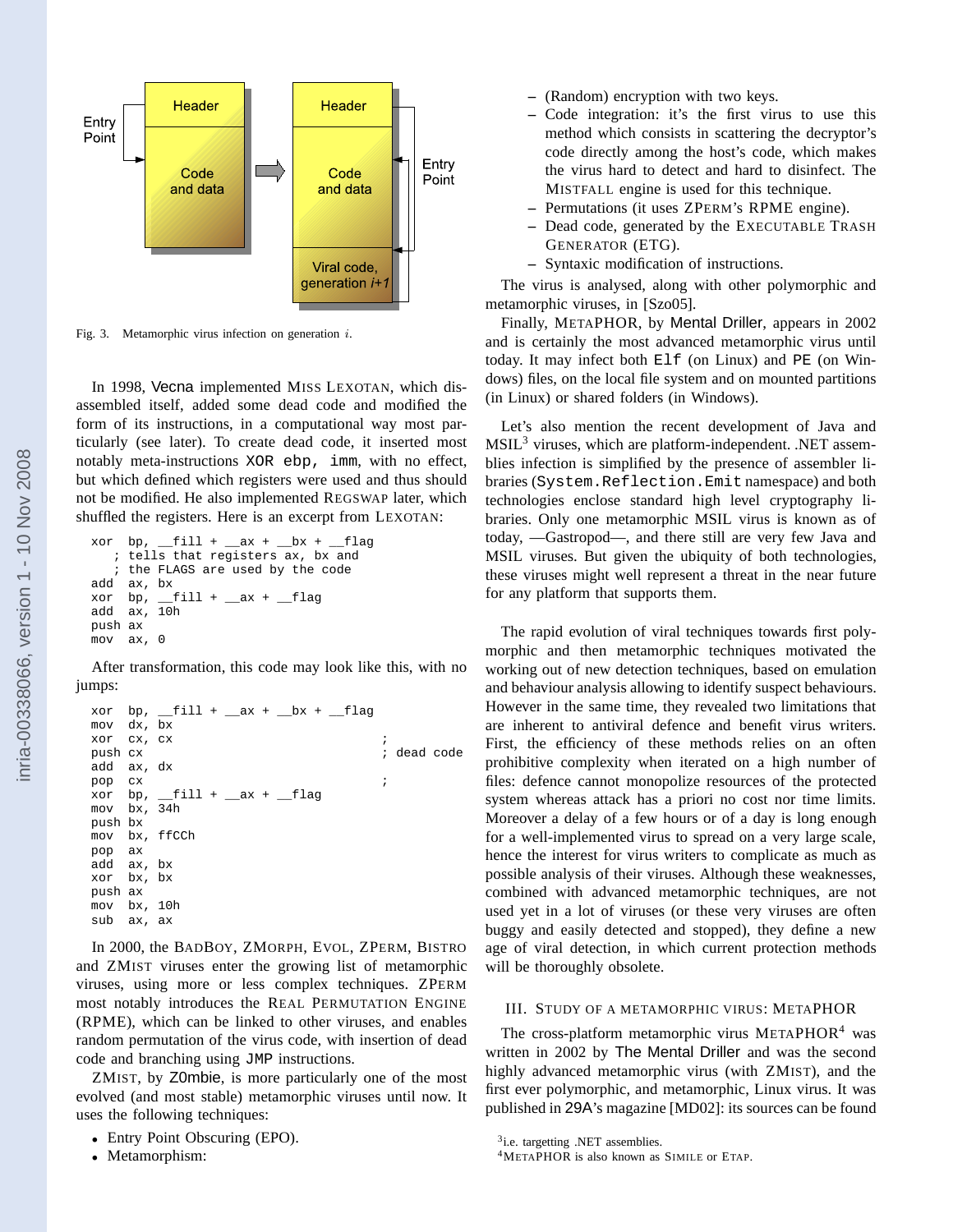on VX Heavens [MDa]. It uses highly advanced metamorphic techniques which combine the majority of the techniques used by its predecessors. They're used along with anti-heuristic and anti-emulation techniques.

# *A. Overview of the techniques used by* METAPHOR

Here are the main polymorphic techniques used by META-PHOR:

- XOR / SUB / ADD encryption, with random key, or no encryption at all;
- *Branching technique*;
- Pseudo-Random Index Decryption (*PRIDE*);
- Metamorphic techniques:
	- **–** Dead code insertion;
	- **–** Instruction modification;
	- **–** Random modification and permutation of registers;
	- **–** Code permutation;
	- **–** Mutation of the memory access profile.

## *B. Polymorphism in* METAPHOR

*1) Encryption techniques:* First let's describe the miscellaneous encryption techniques which are commonly used in polymorphic viruses (see [Mid99] for some more details and for examples).

*a) Basic encryption:* The most simple ones, as well as the most common ones, use a mere XOR (as shown in the example), ADD or SUB encryption, with a key which is randomly generated on each replication and which is stored inside the virus data or directly inside the decryption method. The following code is a basic example of such an encryption:

```
mov esi, offset enc_code_start
                           ; start of encrypted code
 mov edi, esi \qquad i start of decrypted code
 mov ecx, (offset enc_code_end -
       offset enc_code_start) / 4 ; size in dwords
 mov ebx, 6B3C728Ah ; encryption key
start:
 lodsd ; load a dword in eax
 xor eax, ebx               ; decrypt it<br>stosd                  ; save it
                           ; save it
 loop start
end:
  jmp enc_code_start
```
*b) Sliding key encryption:* One drawback of the previous technique is that, once the key has been chosen, each character is encrypted in a unique way. Thus the sliding key encryption updates the key as the decryption progresses, either in a fixed way or for instance with the last encrypted character. For instance, the previous code could be modified in the following way:

... xor eax, ebx add ebx, eax ...

*c) Flow encryption:* This method uses a key to generate a keystream of the same size as the data to encrypt. For instance the generation of this pseudo-random keystream might use one or several linear feedback shift registers (LFSR, see section III-D1). Some basic implementations simply duplicate as much as needed the input key. The previous code can be easily adapted to this technique, in the case of a single register (lfsr\_init initializes the register, and lfsr\_next shifts the 32bits register, thus generating a new key):

```
...
mov ebx, 6B3C728Ah
```

```
call lfsr_init ; init the register from the key
start:
 lodsd
```
call lfsr\_next  $i$  ebx := 4 new bytes from keystream xor eax, ebx ...

*d) Encryption with permutation:* The input data is simply permutated. Permutation can occur on the scale of the whole data, of chunks of bytes (of fixed or variable length), or even of each byte (with the ROR instruction for instance).

*e) Multiple encryption:* Several encryption techniques are sequentially applied.

*f) Random key encryption:* The data is encrypted with a random key which is not stored for future decryption. Upon execution, the key (as well as the encryption technique) can only be recovered by brute force attack or cryptanalysis. This technique disables any code emulation analysis. The size of the key space (and possibly its properties) allows to control over the decryption time. This technique was introduced by DarkMan in 1999 in his RANDOM DECODING ALGORITHM ENGINE (RDAE), which implemented several encryption techniques without storing the key: only the code's CRC32 checksum was stored. These techniques are detailed in [BF07], [Kha07].

*g) Code-dependent encryption:* The binary code itself is used as the encryption key, or a combination of the code and a random key. This technique was usually used to ensure that the code had not been modified – during an antiviral analysis (where the code could be patched to disable some anti-debugging techniques).

Upon decryption, the virus needs access to the decryption key(s). This key is usually directly stored in the program: inside the decryption procedure, inside the virus data or simply related to the host program (for instance the key can be the host's filename). The case of RDA is different since the key is retrieved by brute force. However other scenarios exist where the key isn't stored in the code but is inferred from the environment. This technique is called environmental key generation [RS98]. Here are some examples:

- The key is forged from the local environment. For instance, the key is the hard disk serial number, combined with some random value stored in the code, etc.
- The key depends on activation factors. For instance, it depends on the current date and will only be valid during some predetermined period. In consequence, the virus itself will be disabled outside the valid periods.
- The key is stored on a web server, a news server, etc.

The most advanced implementation of this technique is the proof of concept BRADLEY virus [Fil04]. It uses several encryption layers, whose keys are retrieved from the environment. The interest of such viruses from their writer's point of view, is that they can restrict the activity of their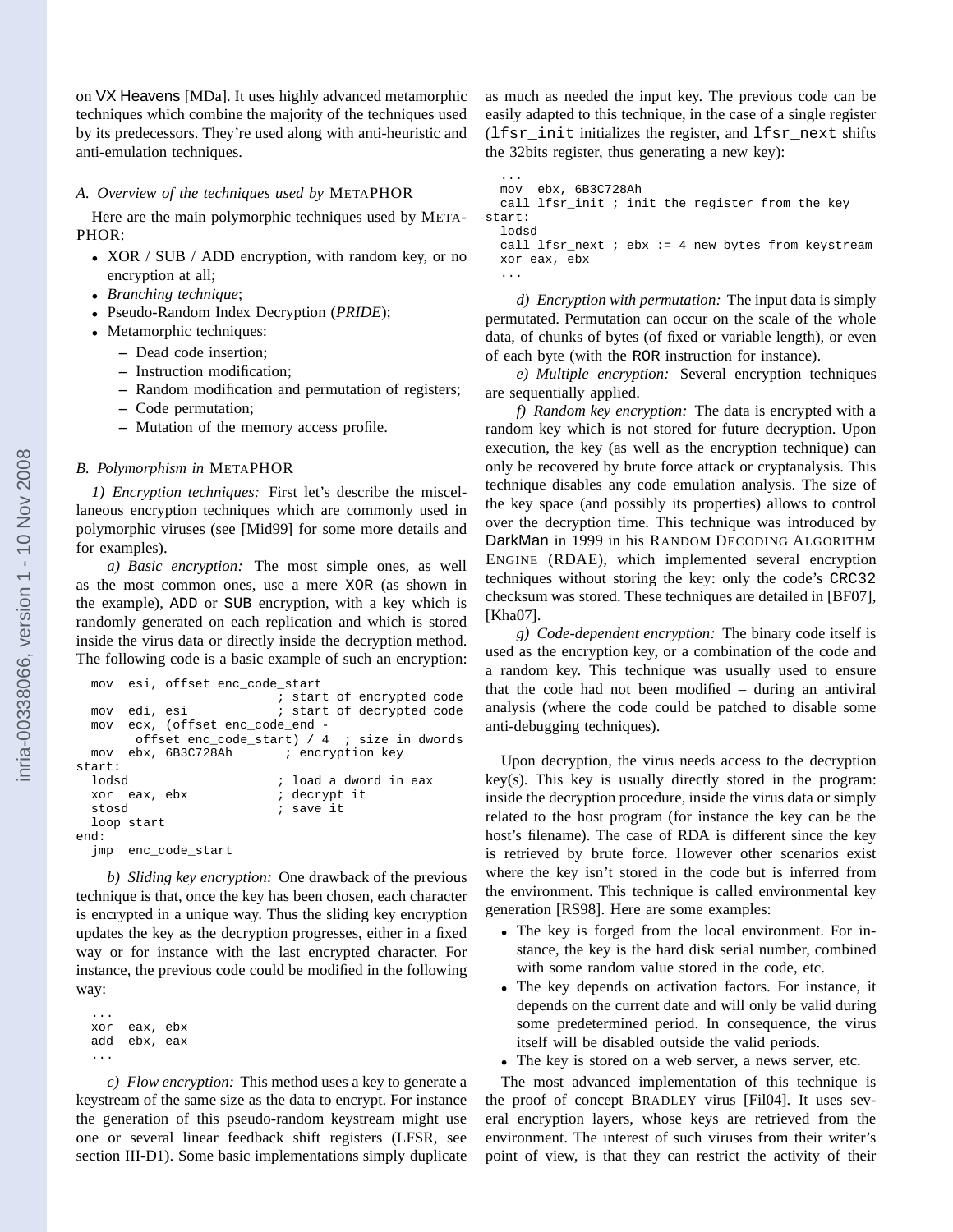virus geographically as well as temporally. Filiol also shows in [Fil04] that, if the key is unknown during the analysis, the cryptanalysis's complexity is exponential (in BRADLEY's case).

As for METAPHOR, it encrypts its code with an initial probability of 15/16 and uses an encryption method (with random key) of type XOR, ADD or SUB.

However, METAPHOR's decryption method is much more interesting. It uses techniques that The Mental Driller had already implemented into the TUAREG engine (TAMELESS UN-PREDICTABLE ANARCHIC RELENTLESS ENCRYPTION GEN-ERATOR) and that he describes in another issue of 29A's magazine [MD00], [MDb]. This engine combined most notably two novel techniques, with an anti-heuristic purpose, which also took part in the mutation of the decryption routine. Both techniques, the branching technique and the *PRIDE* technique, are used in METAPHOR. Finally, an EPO technique is used to give control to the decryption routine: METAPHOR changes all calls to the exit function into calls to this routine. Thus, the virus only gains control after execution of the program, which contributes to its stealth and protects it from the detection by emulation.

*2) Branching technique:* A basic decryption method has a structure that often follows a common template which will trigger an alarm in any heuristic engine, as one can see with the examples from last section. Thus the branching technique allows to simulate as much as possible the behaviour of an innocuous program. Such programs will usually sequentially test several conditions and, depending on the result, finally branch on distinct paths. This technique therefore creates several random tests, until a given recursivity level, that will define an execution tree with leaves representing distinct ways to decrypt the code. Figure 4 describes the execution tree for a maximum depth of recursivity equal to 2: each terminal branch has its own decryption code, though the final result is the same, whatever branch is taken. Thus for a depth of recursivity equal to  $n$ ,  $2^n$  decryption branches are generated.



Fig. 4. Execution tree with and without branching technique.

Furthermore, to reduce the risk of an heuristic alert upon execution of a branch, terminal branches do not contain a decryption loop but only its body: once the body is executed, a jump is made to any one of the previous nodes in order to carry on decryption. Thus, upon execution, each branch

makes the same computation and all branches are shared and alternatively used to implement the decryption loop. Here is the C algorithm used in METAPHOR (ll.  $15750 - 16075$ ):

```
void do_branching () {
 int i;
 make_branch ();
 for (i = 0; i < \text{cnt\_partial\_jumps}; i++)// redirect each jump at a random node
   complete_partial_jump (partial_jumps[i],
           get_random_node ());
}
void make_branch () {
 int jmp;
 if (recLevel >= maxLevel) { // maximum depth?
   insert_code (); // decryption code
   build_instr (OP_CMP, REG_ECX, code_len);
                                // CMP ecx, code_len
   jmp = insert_partial_jump (OP_JNZ); // JNZ <?>
   partial_jumps [cnt_partial_jumps ++] = jmp;
                     // update the target in the end
                     // call the decrypted code
   return;
  }
 recLevel ++;
 add_node (insert_label ()); // save the new branch
 if (random_boolean ()) { // test CMP or TEST?
   int reg, val, op;
   reg = get_random_register ();
   val = 0x80000000 | (random () & 0x3fffffff);
                              // 0x8XYYYYYY (X < 4)
   build_instr (OP_CMP, reg, val); // CMP reg, val
   op = OP\_JB + (random () & 0x5); // JB/JA/JBE/JAEjmp = build_partial_jump (op); // partial jump
 } else {
   int reg, val, op;
   reg = get_random_register ();
   val = 0x1 << (random () & 0x1f); // 2^x (X < 32)
   build_instr (OP_TEST, reg, val); // TEST reg,val
   op = OP_JZ + (random () & 0x1); // JZ or JNZ
   jmp = build_partial_jump (op); // partial jump
  }
  /* first branch: */
 make_branch ();
 complete_partial_jump (jmp, insert_label ());
  /* alternative branch: */
 make_branch ();
 recLevel --;
```
And here is an example code it could yield, for a recursivity depth of 2:

}

```
br0:
 cmp reg1, val1 ; reg1, random register
                      ; val1 = 8XYYYYYYh (X < 4)jcc alt0 ; jcc = jb / ja / jbe / jae
brl:<br>test reg2, val2
                      ; reg2, random register
                      ; val2 = 2^x (X < 32)
  jcc altl \qquad ; jcc = jz / jnz
 <Decryption code 1>
 cmp ecx, code_len
 jnz br1'
  ...
alt1:
 <Decryption code 2>
 cmp ecx, code_len
```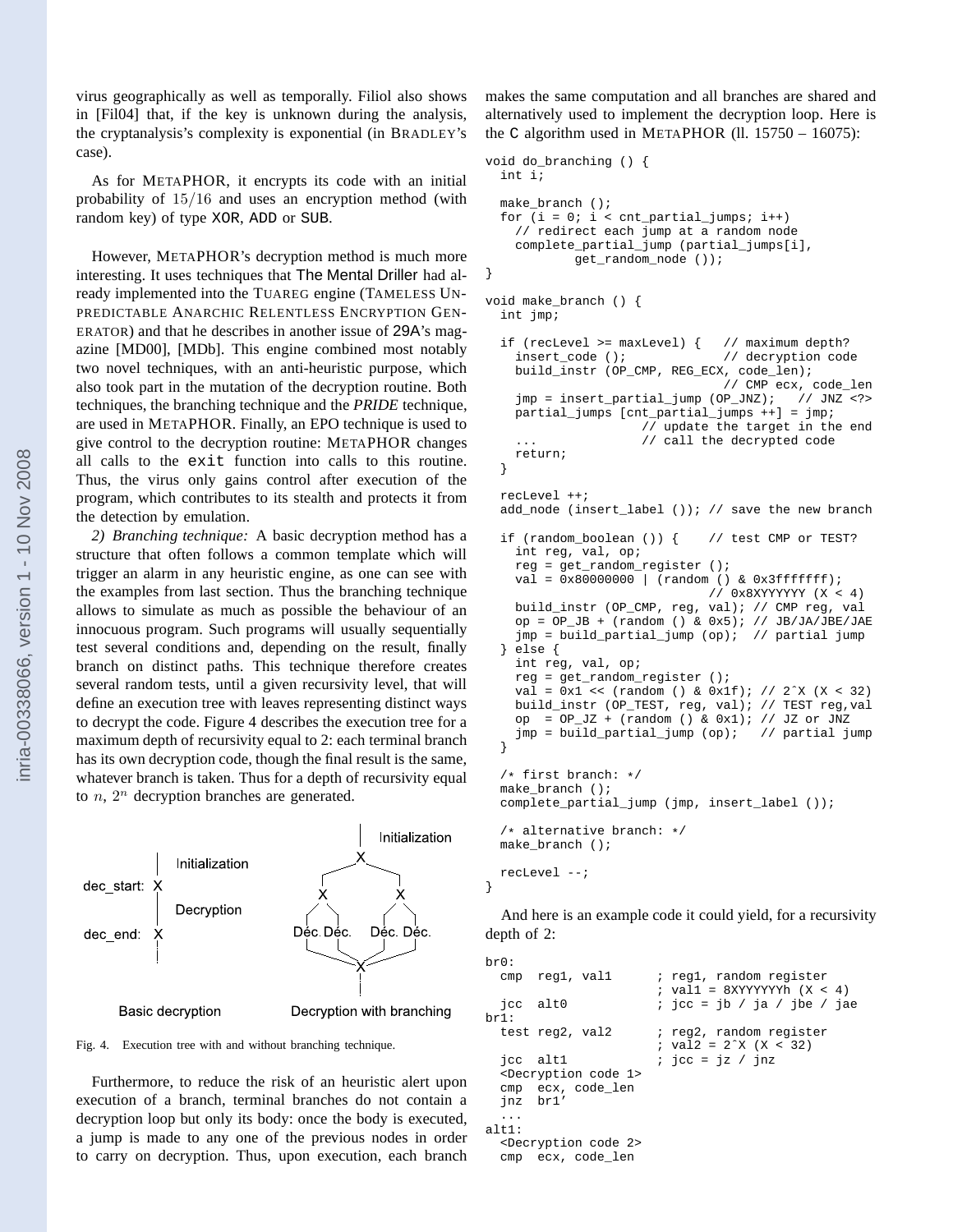```
jnz br1
  ...
alt0:
br1':
  cmp reg3, val3
  jcc alt1'
  <Decryption code 3>
  cmp ecx, code_len
  jnz br0
  ...
alt1':
  <Decryption code 4>
  cmp ecx, code_len
  jnz br0
  ...
```
As this will be detailed in section III-C about metamorphic techniques, this code is actually an intermediate representation of the final code: once the code has been created, METAPHOR generates the final x86 code by rewriting each instruction into an equivalent sequence of instructions and by randomly inserting dead code.

*3) PRIDE technique (Pseudo-Random Index DEcryption):* The purpose of this technique is also to protect the virus from a heuristic detection. Indeed, even with the modification of the execution tree of the decryption procedure, it follows the following common mechanism (for a basic encryption):

- 1) data := address of a buffer inside the data section of the virus.
- 2) Sequentially read data and create a new buffer, which will contain the decrypted data.
- 3) Give control to the new decrypted code.

The second stage of this procedure, which consists in sequentially reading a sequence of 1000 bytes or more in memory, presents a high risk of heuristic alert. Therefore, the PRIDE technique consists in decrypting data in a pseudorandom order and not anymore in a sequential order. Byte 10 will be decrypted, then byte 23, then byte 7, then byte 48, and so on. This memory access profile is much closer to an innocuous application's memory access profile. In the same time, this technique reinforces the polymorphism of the decryption code.

Here is the algorithm used for the PRIDE technique (ll. 15570 – 15652 and 15827 – 15984). size\_of\_data is the size of the data to be encrypted, rounded up to a power of 2. First the algorithm initializes its variables:

pride start = (size of data - 4) & random (); // aligned on a dword boundary pride\_step =  $(size_of_data - 8)$  & random (); // aligned on a qword boundary pride\_key = get\_random\_key ();

Then it initializes the registers to be used by the decryption routine: CR, IR and BR. CR is the counter register and contains the sequential decryption index, IR is the index register and contains the pseudo-random decryption index (XOR'ed actually with CR), BR is the buffer register used as temporary storage for encrypted data. Compared to the decryption routine in section III-B1, we have:  $CR \equiv ecx$ ,  $IR \equiv esi \equiv edi$  and  $BR \equiv eax$ . The following code is written at the beginning of the decryption routine:

```
MOV CR, pride_start
MOV IR, val i val = (size_of_data - 4) & random()
```
MOV BR, val'  $i$  val' = random()

Finally, when the decryption routine's body must be generated (call to insert\_code inside the make\_branch method), the algorithm writes:

```
PUSH IR
XOR IR, CR
MOV BR, [IR + source]
XOR BR, key i or ADD BR, +/- key
                   ; or nothing (no decryption)
ADD IR, dest
MOV [IR], BR \qquad ; write the decrypted dword
POP IR
ADD CR, val ; CR += [4;7]AND CR, val' ; val' = ((random() &; ˜size_of_data) | (size_of_data-4)) & -4
     ; (-> CR := (CR % size_of_code) & FFFFFFFCh)
ADD IR, pride_step<br>AND IR, val''
AND IR, val'' ; val' = ((random() &; ˜size_of_data) | (size_of_data-1)) & -1
     ; (-> IR := IR \ size_of_code)
CMP CR, pride_start
JNZ <?> ; jump at a random branch
```
Furthermore, the last instructions which update registers CR and IR (ADD CR, val and AND CR, val' for the CR register) are permutated with each other, with the obvious requirement that the AND instruction is executed before its ADD counterpart. Also, as we can see, pride\_step determines the "order" of decryption: when equal to 0, it simply corresponds to a sequential decryption (starting at index (IR ˆ pride\_start)).

This ends the study of polymorphic techniques in META-PHOR. Both techniques we described mainly aim to impede any detection by emulation: however, in a sense, they also have a mutation role, not anymore in the form but in the behaviour. This proximity between signatures used for form analysis and signatures used for behaviour analysis is studied into more details in [Fil07].

## *C. Metamorphism in* METAPHOR

METAPHOR's metamorphic engine takes up 70% of the source code (11000 lines in all), the remaining 30% accounting for the infection routines (20%) and the decryptor's creation routine (10%). This proportion isn't uncommon: some metamorphic viruses devote up to 90% of their code to their metamorphic engine. The engine is used to mutate the virus body (more precisely the part to be encrypted) as well as the decryptor itself.

The engine works according to the following template, which The Mental Driller calls humorously *accordion model*:

- 1) Disassembly / Depermutation
- 2) Compression
- 3) Permutation
- 4) Expansion
- 5) Reassembly

One particularity of this engine, which conceptually differentiates it from its predecessors, is the use of an intermediate representation which allows to dissociate from the complexity of the underlying processor's instruction set and to simplify the miscellaneous transformations and the code manipulation and creation. For instance, equivalences between x86 instructions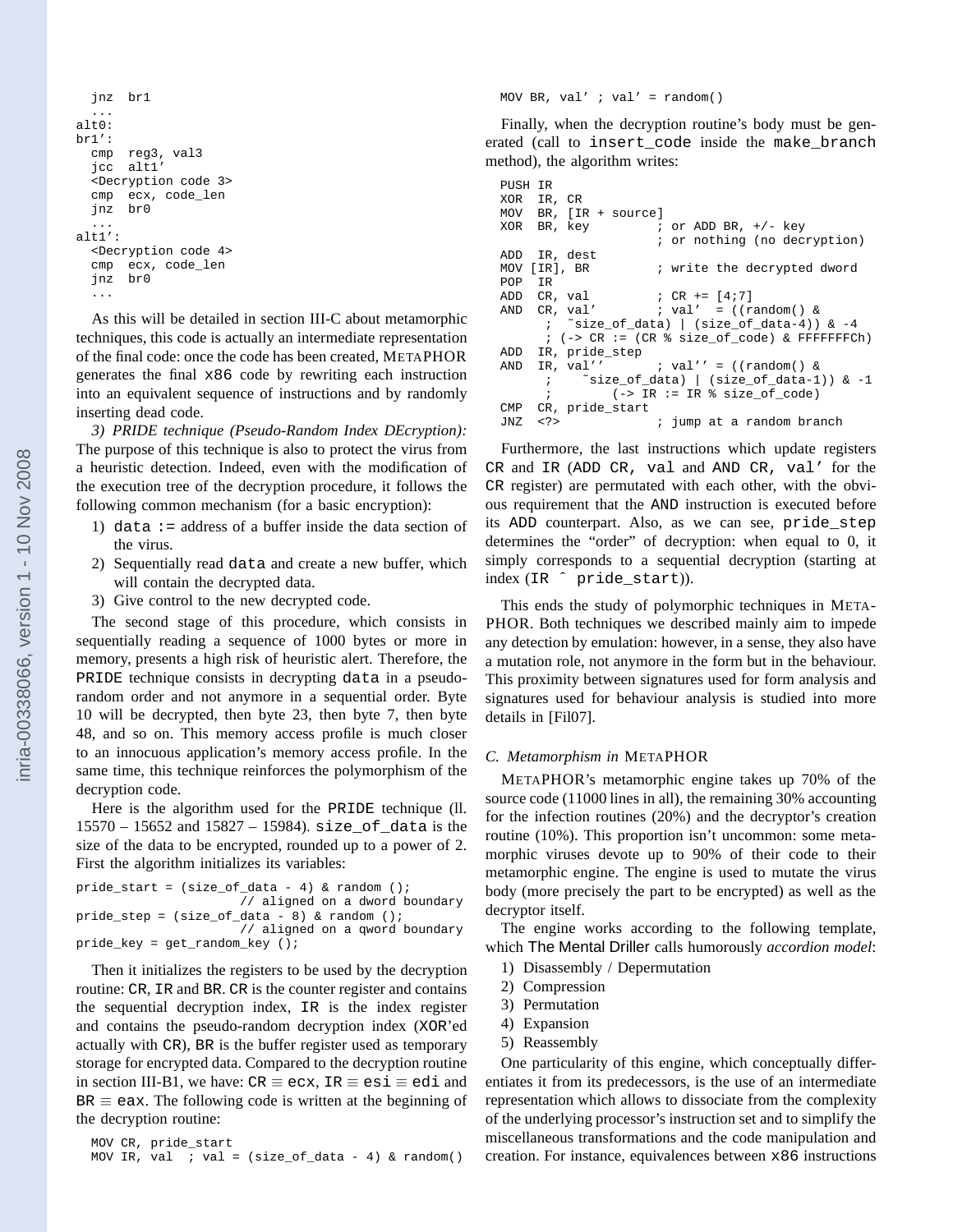are deferred until the reassembly stage, jumps at other code instructions are translated into a pointer perspective (that are much easier to manipulate, compared to offsets), etc.

*1) Description of the pseudo-instruction set:* METAPHOR uses a limited instruction set. It only considers instructions that are actually used by the code. Since this intermediate representation isn't used when modifying the host code, this restriction is natural. This instruction set is organized as follows:

- Base instructions with 2 operands: ADD, OR, AND, SUB, XOR, CMP, MOV and TEST.
- Base instructions with 1 operand: PUSH, POP, Jcc, NOT, NEG, CALL and JMP.
- Other instructions: SHIFT, MOVZX, LEA, RET and NOT.
- Macro-instructions:
	- **–** APICALL\_BEGIN, APICALL\_END, APICALL\_STORE, which represent the instruction sequences which are used when calling a Windows API (in the case of a PE infection): since the registers to be used by these calls are predefined, these macro-instructions ensure their protection from register swapping transformations.
	- **–** SET\_WEIGHT which is used for "genetic" evolution (see section III-D2).
	- **–** LINUX\_GETPARAMS, which is similar to APICALL\_ BEGIN, and represents the loading of parameters into general purpose registers.
	- **–** LINUX\_SYSCALL which represents a syscall (int 80h – used to call a system function); and LINUX\_ SYSCALL\_STORE which represents a syscall followed by the result's saving.
- Instructions used only by internal operations: Mov Mem, Mem, used during the compression stage, and INC and LITERAL\_BYTE (unencoded byte to be inserted as it is) which are used during the reassembly stage.

The opcode choices are motivated by the equivalent x86 opcode organization and by the sake of simplifying the manipulation of instructions and the coding of transformations. In particular, for the first type of opcodes, the opcode itself (for instance ADD) is encoded into bits 6..3, and the operand types into bits 2..0 and 7: bit 7 specifies whether the operands are 8 bits (for instance mov al, 12h) or 32 bits (for instance mov eax, 12h) whereas bits 2..0 specify the type of operands (Reg, Imm, etc.).

Finally, a pseudo-instruction is encoded in 16 bytes:

XX XX XX XX XX XX XX XX XX XX XX XX XX XX XX XX OP \*--------- operands --------\* LM \*- instr -\*

OP contains the instruction opcode, on one byte. Then the operands are encoded (register index, memory address or immediate value) on the following 10 bytes. Then LM ("Label Mark") is a flag on 1 byte telling whether this instruction is the target of a branching instruction: when this is the case, the instruction can neither be deleted nor compressed with instructions preceding it. The last 4 bytes contain a pointer which has miscellaneous significations along the execution: during the disassembly, it contains the address of the initial

x86 instruction, during the permutation, it contains the instruction's address inside the non-permutated code, etc.

Once the virus decrypted its code, it gives control to it. After initialization of the variables and possible payload activation, it defines the form of next generation (internal organization of the code – where to put code, where to put data, etc.). Then it starts the code transformation process.

*2) Disassembly:* The x86 code is first disassembled into an intermediate representation which uses the previous instruction set. This procedure loads the intermediate code into the buffer pointed by variable InstructionTable. It also creates an array of labels which contains all instructions which are the target of a branching instruction. In the end, the computed intermediate code has been depermutated and the inaccessible code (dead code) removed: this is actually a direct consequence from the routine's algorithm.

The x86 code is disassembled by *following the execution flow*. The algorithm uses an array, FutureLabelTable, which contains instructions which are waiting for their disassembly (namely these are the targets of conditional jumps and direct calls). Here is the algorithm:

- If the current instruction was already disassembled, simply add a JMP instruction which points at the disassembled instruction. Then carry on disassembly with an instruction from FutureLabelTable (if any) or terminate.
- Otherwise:
	- 1) If previous instructions did point at the current instruction, update them in order to point at the new disassembled instruction.
	- 2) Create the new pseudo-instruction. The following cases are more specifically distinguished:
		- **–** INC and DEC instructions are replaced by their ADD and SUB counterparts: during the reassembly stage, the opposite transformation will be applied (or not).
		- **–** If this is a JMP instruction: either its target was already disassembled and we simply insert a JMP instruction pointing at that instruction (by creating a label), or the target has not been disassembled yet and we insert a mere NOP.
		- **–** If the instruction is a conditional jump or a direct call: if the target has been disassembled yet, add it to the wait array FutureLabelTable. Then insert the corresponding branching instruction (pointing at the disassembled target, if it exists, or at the x86 target instruction).
	- 3) Finally, if this was a JMP instruction whose target had not been disassembled yet, continue with this target. If the target was already disassembled, or the instruction is a RET, continue with an instruction from FutureLabelTable (if any). Otherwise continue with the next instruction.

Code permutation is carried out, as we will see, using unconditional jumps (no "opaque predicates" or similar tricks): during the disassembly, the JMP instruction used to join two permutated blocks is replaced by a NOP instruction and the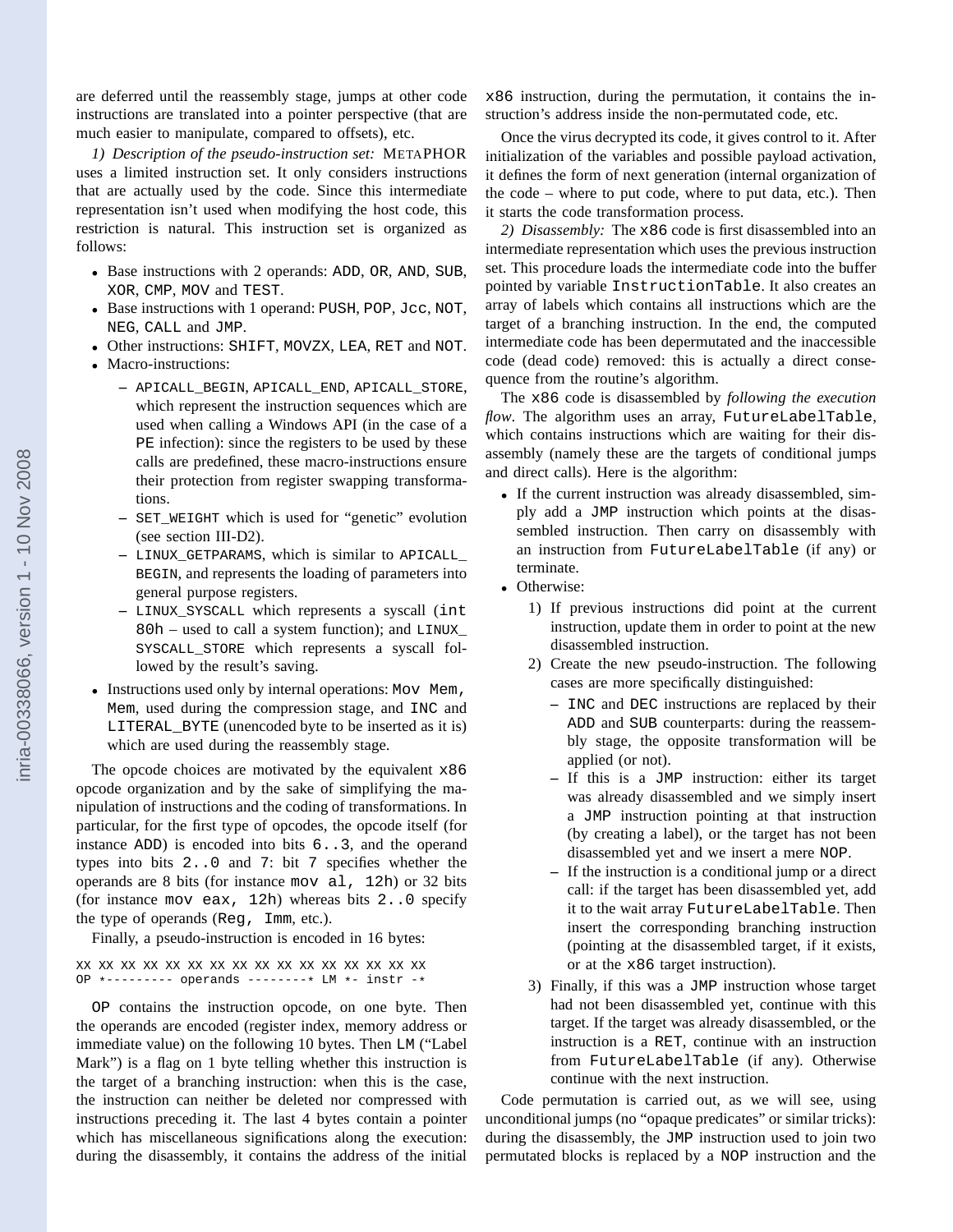disassembly continues with the new block. Given that the pseudo-code is built in a linear way, its final shape will be that of the depermutated code. Similarly, inaccessible code that was inserted will never be disassembled.

*3) Compression:* After disassembly and depermutation, the generated pseudocode is compressed. This cancels the expansion effects of the previous generations, since the compression rules are exactly the inverse of the expansion rules. There are five kinds of rules:

1) Instr -> Instr rules:

```
• XOR Reg, -1 \rightarrow NOT Reg
• SUB Reg, Imm -> ADD Reg, -Imm
```
• OR Reg, 0 -> NOP

```
• AND Reg, Reg \rightarrow
```
- ...
- 2) Instr / Instr -> Instr rules:
	- PUSH Imm / POP Reg -> MOV Reg, Imm
	- MOV Mem, Imm / PUSH Mem -> PUSH Imm
	- OP Mem, Imm / OP Mem, Imm2 -> OP Mem, (Imm OP Imm2)
	- NOT Reg / NEG Reg -> ADD Reg, 1
	- TEST X, Y / !=Jcc -> NOP
	- Jcc @xxx / !Jcc @xxx  $->$  JMP @xxx
	- ...

• ...

- 3) Instr / Instr / Instr -> Instr rules: • MOV Mem, Reg / OP Mem, Reg2 /
	- Mov Reg, Mem -> OP Reg, Reg2
	- ...
- 4) Instr / Instr / Instr -> Instr / Instr rules:
	- MOV Mem, Reg / TEST Mem, Reg2 / Jcc @xxx -> TEST Reg, Reg2 / Jcc @xxx
- 5) Macro-operations identification rules:
	- PUSH eax / PUSH ecx / PUSH edx -> APICALL\_BEGIN
	- POP edx / POP ecx / POP eax -> APICALL\_END
	- POP edx / POP ecx / POP ebx / POP eax -> LINUX\_GETPARAMS
	- CALL Mem / MOV Mem2, eax -> CALL Mem / APICALL\_STORE Mem2 • INT 80h
	- -> LINUX\_SYSCALL

```
• INT 80h / MOV Mem, eax
 -> LINUX_SYSCALL_STORE
```
• PUSH Reg1 / MOV Reg1, Imm1 / MOV Reg2, Imm2 / MOV Mem, Reg2 / POP Reg1 -> SET\_WEIGHT Mem, Imm1, Reg1, Reg2

Notation !=Jcc denotes "any opcode that is not a conditional jump" and the notation !Jcc denotes the inverse of the last Jcc (for instance, JA and JBE). Furthermore, some of these rules might not be verified in the general case, but they are in the case of METAPHOR's code.

The algorithm is simple. It compresses the code as much as possible. When it looks up the next instruction, it skips any NOP instruction that is not the target of jump or a call (flag LM is set). As long as it did not reach the end of the code, it tries to compress chunks of one, two or three instructions starting from the current instruction: if a compression occurs, it makes a three instructions step-back and continues. This allows to take into account any new reduction opportunity that might have appeared with an instruction created by the last reduction. For the sake of simplicity, instructions that are deleted are simply replaced by NOP instructions. In the end, the algorithm identifies all sequences of instructions that correspond to macro-instructions  $(APICALL, *),$ LINUX\_SYSCALL\*, LINUX\_GETPARAMS, SET\_WEIGHT) and replaces them accordingly. Also note that, for a reduction – of any type – to occur, no instruction, except the first one, shall be the target of a jump (flag LM).

The algorithm also allows to reduce sequences of operations into a unique operation. For instance, ADD Reg, X / SUB Reg, Y will be reduced into ADD Reg,  $(X - Y)$ : these decompositions are created during the expansion. Finally, when a Jcc instruction is replaced by a JMP instruction, the following code is deleted (NOPed) until reaching a label (instruction with  $LM = 1$ ).

Here is an example of compression (this code represents a basic decryption routine):

|         | test esi, vall    |         | nop |                           |
|---------|-------------------|---------|-----|---------------------------|
|         | mov [Mem], val2   |         |     | $mov$ esi, $val2 + val3)$ |
|         | add [Mem], val3   |         | nop |                           |
|         | push [Mem]        |         | nop |                           |
| pop esi |                   |         | nop |                           |
|         | mov [Mem2], esi   |         |     | mov edi, esi              |
|         | and $esi$ , $-1$  |         | nop |                           |
|         | push [Mem2]       |         | nop |                           |
| pop edi |                   |         | nop |                           |
|         | push val4         |         |     | mov ecx, val4             |
|         | pop [Mem3]        |         | nop |                           |
|         | or [Mem3], 0      |         | nop |                           |
|         | mov ecx, [Mem3]   |         | nop |                           |
|         | mov ebx, val5     |         |     | mov ebx, val5 XOR val6    |
|         | xor ebx, val6     |         | nop |                           |
| label:  |                   |         |     |                           |
|         | push [esi]        |         |     | mov eax, [esi]            |
|         | or esi, 0         |         | nop |                           |
| pop eax |                   |         | nop |                           |
|         | mov [Mem4], eax   | $=$ $>$ |     | xor eax, ebx              |
|         | push [Mem4]       |         | nop |                           |
|         | pop [Mem5]        |         | nop |                           |
|         | xor [Mem5], ebx   |         | nop |                           |
|         | mov eax, [Mem5]   |         | nop |                           |
|         | mov [Mem6], eax   |         |     | mov [edi], eax            |
|         | push [Mem6]       |         | nop |                           |
|         | pop [edi]         |         | nop |                           |
| not esi |                   |         |     | add esi, 4                |
| neg esi |                   |         | nop |                           |
|         | add esi, 3        |         | nop |                           |
|         | sub edi, 0        |         | nop |                           |
|         | add edi, 4        |         |     | add edi, 4                |
|         | mov [Mem10], 4    |         |     | sub ecx, 4                |
|         | and $[Mem10], -1$ |         | nop |                           |
|         | add ecx, [Mem10]  |         | nop |                           |
|         | mov [Mem11], ecx  |         |     | $cmp$ $ecx, 0$            |
|         | sub [Mem11], 5    |         |     | jnz label                 |
|         | add [Mem11],<br>5 |         | nop |                           |
|         | jnz label         |         | nop |                           |

*4) Variable reorganization:* METAPHOR aims to mutate at the semantic level (instructions expansion / compression) and at the code level (permutation) as well as at the code behaviour level. We already mentionned previously that it was mutating the internal organization of the viral code. When the virus gains control, it allocates into memory a space of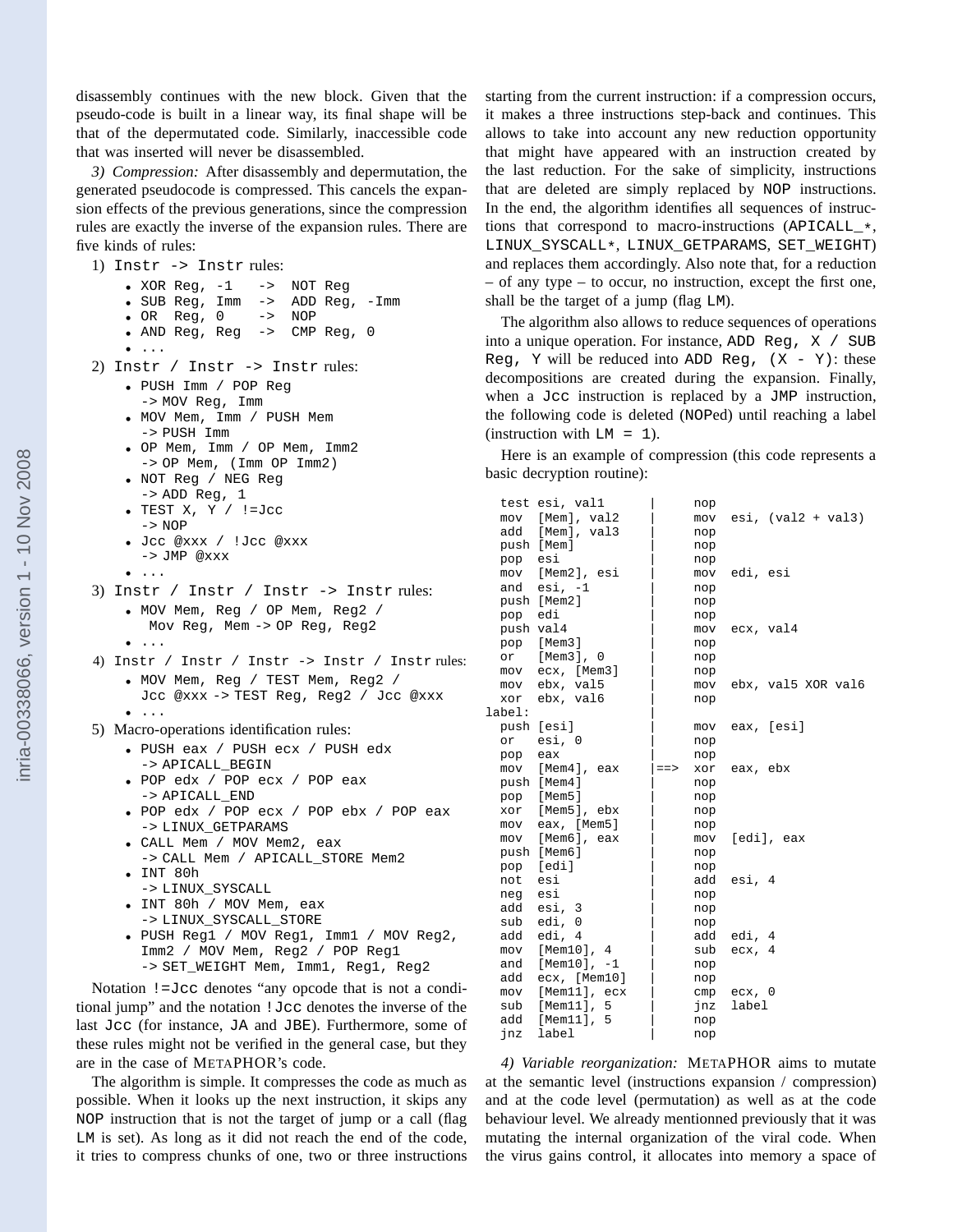$(340000h + X)$  bytes, where X is a random value between 0h and 01F000h. This space is then organized into 5 sections (see figure 5):

- Section Code contains the decrypted x86 code.
- Section Buffers contains the miscellaneous arrays and buffers used by the virus.
- Section Data contains the virus global variables.
- Section Disasm contains the disassembled code and then the result of the expansion of the permutated code. When creating the decryption routine, it will contain its pseudocode as well as the reassembled code.
- La section Disasm2 is first used as a buffer, then it contains the result of the permutation of the compressed pseudocode, and finally it contains the reassembled code.



Fig. 5. METAPHOR's memory organization (generation 0).

Before starting the mutation and replication process, sections are randomly permutated and each section is shifted by a random value between 0h and 7FFFh. In the end, the maximum required size (into memory) is: 300000h + 5 \* 7FFFh = 340000h. Thus, upon execution, METAPHOR never has a unique memory access profile.

The virus contains about 200 global variables, each of these variables being allocated 8 bytes inside the Data section. These variables are accessed by their offset in that section. A register is specifically assigned, which isn't modified during the virus execution, and which contains that section's address. During generation 0, this base register is ebp. Thus, to access to the contents of variable InstructionTable, which is at offset 10h of the Data section, one uses:

```
mov eax, [ebp + 10h]
```
Given that this register (ebp) is strictly reserved to data access, it is sufficient to spot all instructions that use it to identify read and write accesses to a variable and to list these very variables. Method IdentifyVariables does this job and replaces in each one of those instructions the offset by the index of the associated variable. Then the variables are shuffled: their organization inside the Data section is thus completely modified. Then, during reassembly, when an instruction uses one of these variables, the instruction is updated to contain the new base register (initially ebp) and the new offset of the referenced variable.

Thus the memory access profile is modified. This kind of transformation isn't however taken to extremes. For instance, the code often reads the contents of pseudo-instructions, as in the following code excerpt (where esi and edi contain pseudo-instructions addresses):

| mov |            | $ex. [esi+1]$ ; Get the value in ECX |
|-----|------------|--------------------------------------|
| mov | eax, [esi] |                                      |
| add | esi, 5     |                                      |
| and |            | eax, 7 (et the reqister in EAX       |
| mov |            | $[edi+1]$ , eax ; Set the register   |
| mov |            | $[edi+7]$ , ecx ; Set the value      |

This kind of access can be profiled, since the internal organization of an instruction does not mutate. However The Mental Driller could have taken memory access profile mutation to extremes by modifying this very internal organization of pseudo-instructions. Given the massive use of instructions accessing the contents of these pseudo-instructions, impact would have been even stronger, even though the mutation of the organization of pseudo-instructions is quite limited (might we add a few padding bytes to increase mutation possibilities).

Let's note that, in this transformation's implementation, variables are aligned on 8 bytes boundaries so that they can be randomly positionned on any one of the first 4 bytes: finally, only 4 bytes are used by a variable.

*5) Permutation:* Once the compression is over, the engine permutates the code by splitting it into blocks of random sizes, between F0h and 1E0h. When doing the splitting, the following breaks are avoided:

- between a CALL instruction and the associated APICALL\_ STORE instruction;
- before a JMP or a RET instruction, to avoid two consecutive jumps;
- before a JMP or a Jcc instruction, in order for the compression process to correctly compress any  $Jcc + JMP$ or CMP/TEST + Jcc instructions.

Once the code blocks have been computed and shuffled, the new code is built (and its address saved into variable PermutationResult). A jump at the first code block is inserted at the very beginning of the code and the code blocks are linked with each other using JMP instructions, except in the following cases:

- The target block directly follows the current block.
- The block's last instruction is an unconditional jump or a return instruction.

The final result shall look like:

jmp @block1 @block4:  $; - - - -$ ; block 4 ; ;-------------; (ends with a ret) @block2:  $; - - - - - - -$ ; block 2 ; ;-------------; @block3:  $; -$ ; block 3 ; ;-------------; jmp @block4 @block1: ;-------------;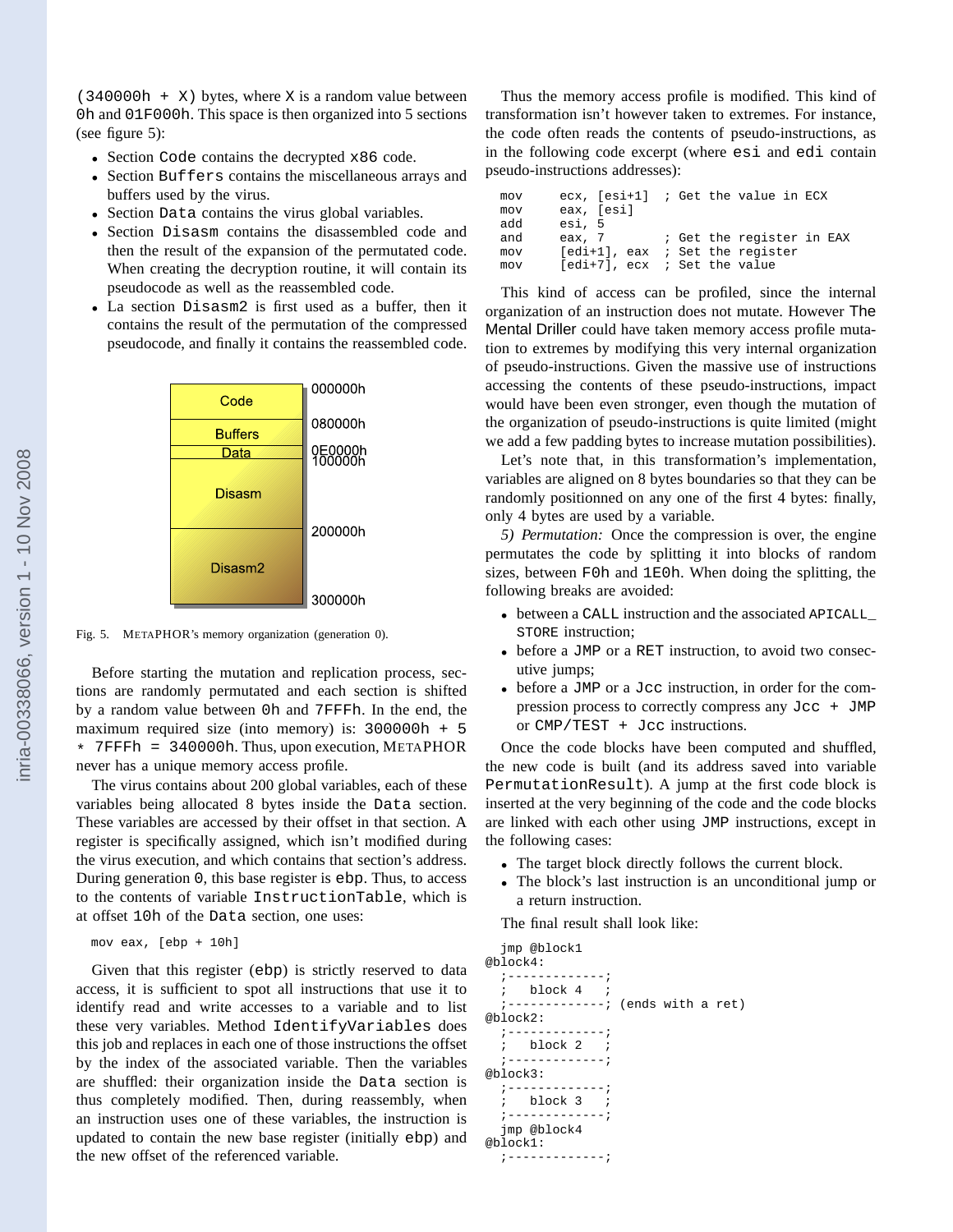```
; block 1
;-------------;
jmp @block2
```
*6) Expansion:* The expansion stage consists in applying the inverse rules from the compression stage. This method is called on the virus compressed pseudocode and, later, on the decryption routine's code.

The first step consists in randomly modifying the used registers. A bijective transformation is applied, which takes into account the following requirements:

- No register should of course be transformed in ESP.
- The base register (initially EBP) used to store the Data section's address (see section III-C4) should not be any of EAX, ECX or EDX (which are used by system calls).
- The 8 bits register used by 8 bits operations in the code must be related to a general purpose register (EAX, EBX, ECX or EDX).

Then, the expansion can start: it will update registers as well as accesses to the virus' global variables. The expansion's result is stored in variable ExpansionResult. To control the size of expansion, a maximum level of recursivity is first chosen: it cannot be larger than 3. Then, for each instruction, we increment the recursivity level and we randomly transform it, by using the inverse compression rules. Intermediate instructions which are generated are also transformed. NOP instructions are ignored in the compressed code (to avoid an uncontrolled increase of size, after several generations).

When an instruction is generated, which uses a *temporary memory address*, this memory address points at the Data section and should not have been allocated for the virus global variables nor by any previous instruction in the current expansion chain. The VarMarksTable array is used to mark which addresses have been allocated. As for global variables, the allocated address is randomly aligned on one of the first 4 bytes. However, this is different in the case of the decryption routine since the memory has not been allocated yet (with a call to malloc): the space to be used by intermediate operations is then the data section that was allocated inside the host file for the decryption operations.

When an instruction uses an *immediate value*, this value is computationally decomposed into a sequence of operations that finally yield the expected immediate value. This expansion is managed by method Xp\_MakeComposedOPImm. It uses operators ADD, AND, OR and XOR (the SUB operator is randomly generated when transforming ADD instructions). Here is for instance the algorithm used to generate a MOV Dest, Imm instruction:

```
int v1 = random (), v2 = random ();
choose randomly among:
* MOV Dest, v1
  ADD Dest, Imm - v1
* MOV Dest, v1 & Imm
  OR Dest, ((v2 & Imm) ˆ (v1 & Imm)) | (v2 & Imm)
 MOV Dest, (v2 & v1) | Imm
  AND Dest, v1 | Imm
```

```
* MOV Dest, ˜v1 | Imm
 AND Dest, v1 | Imm
* MOV Dest, v1
 XOR Dest, v1 ˆ Imm
```

```
* MOV Dest, Imm
```
In addition, *dead code* is inserted, with probability 1/16, after each expansion of an instruction of the compressed code (if this instruction's opcode was a CMP, TEST, CALL or APICALL\_STORE, a mere NOP is inserted):

• Instructions that do nothing, like:

```
MOV Reg, Reg
    ADD Reg, 0
    AND Reg, -1...
    NOP
• Tests that always fail, like:
```
CMP Reg, Reg / JNZ [RandomLabel]

• Useless x86 instructions: STC, CLC.

*7) Reassembly:* The last stage consists in assembling the pseudo-code into valid x86 code. When several translations are possible, the algorithm chooses one at random. Also, short jumps and long jumps are randomly used (when a short jump is possible), and jumps at subsequent addresses are stored in array JmpRelocationTable, in order to be updated in the end. After completion of this stage, the code is ready for encryption and copy out in the host.

# *D. Randomness techniques*

*1) Pseudo-Random Numbers Generator (PRNG):* META-PHOR makes a heavy use of random numbers. It uses its own pseudo-random numbers generator, with two seeds, seed1 and seed2, which are initialized depending on the UNIX date for seed1 and on the code's first bytes for seed2. Then a random value is generated using the following algorithm (ror\_X denotes right rotation by X bits):

```
int random () {
 seed1 \hat{ } = (seed2 + ror_13 (seed1 + seed2));
 seed2 = (seed1 + ror_17(seed2)) (seed1 + seed2)ireturn seed1 + ror_17 (seed1 ˆ seed2);
}
```
Though this may not be obvious at first sight, the second seed is very weak, given furthermore that it is initialized depending on the code's first bytes which have a low randomness: thus we get, in the worst case, a cyclic generator of 32 pseudo-random numbers (as soon as seed2 reaches value 0x00000000 or value 0xFFFFFFFF). For a random seed2, a few tests allow to compute the PRNG's period about 40000, which is barely better that the glibc's generator (random () function), whose statistical properties are particularly weak and whose period is in the order of 30000.

Polymorphic viruses usually have their own pseudo-random generator, often of poor quality, which protects them at least from a heuristic alert due to a strong utilization of a system's PRNG. Yet, some generators exist that are quite powerful and have a small cost, but their use in polymorphic viruses is scarce. Here are some of them: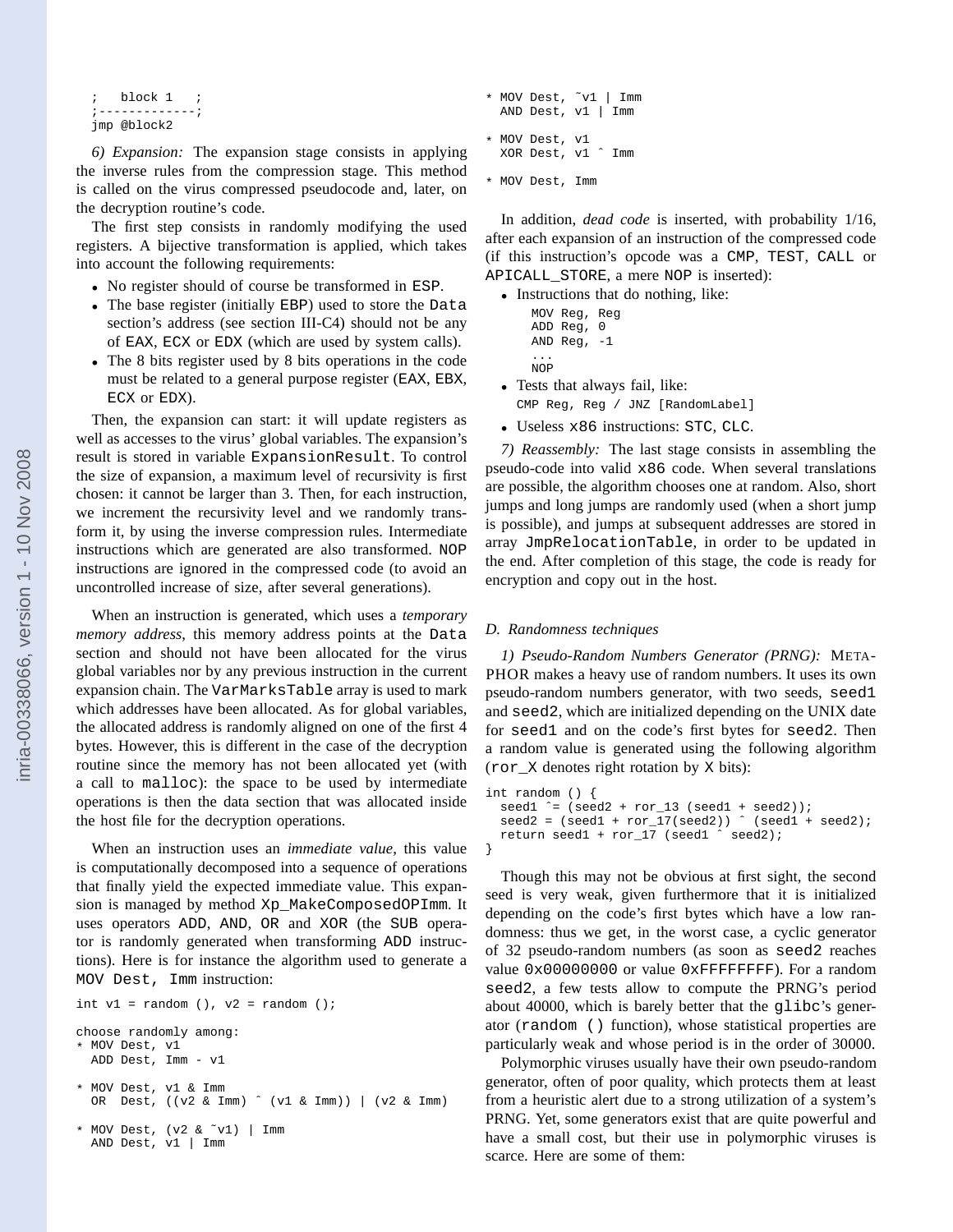• *Linear Congruential Generator* (LCG), of which the following code is an implementation:

```
unsigned int lcg_next (void) {
  seed * = 1664525useed += 1013904223u;
  return seed;
}
```
• *Registers generaztors*, like *Xorshift* generators (the following example code comes from [Mar03]) and generators with linear feedback shift registers (LFSR):

```
/* Galois' LFSR, with taps 32 31 29 1 */
unsigned int lfsrg_next (void) {
  static unsigned int seed = time (NULL);
  int i;
  for (i = 0; i < 32; i++) // shift 32 times
    seed = (seed >> 1)(- (signed int)(seed & 1) & 0xd0000001u);return seed;
}
unsigned int xorshift128_next (void) {
  /* initialization with random values */
  static unsigned int
      x = 123456789, y = 362436069,z = 521288629, w = 88675123;
  unsigned int t;
  t = x (x \ll 11);x = y; y = zi; z = wi;return w = (w \land (w \gg 19)) \land (t \land (t \gg 8));}
```
*2) "Genetic" techniques:* METAPHOR combines genetic characteristics to its generator. Here is the principle. The virus contains some sort of genetic material which will have a tendency to favour some behaviours rather than others. On each replication, this genetic material is updated with a small random variation from the preceding material.

For instance, a gene contains the current propension of the virus to encrypt its code or not: the virus initially encrypts its code with probability 1/16. Depending on its decision, the gene will be altered in favour or in disfavour of encryption: if the virus encrypts its body, it will have next time a higher probability to encrypt again its body, and conversely. Thus after a few generations, either the code will have a strong propension to encryption, or a strong propension to absence of encryption. The propension strengh is related to the survival time (and to the number of replications) of the virus. Thus, if the virus has a strong propension to encryption, this means that most of the previous generations chose encryption and survived: this is kind of an implementation of natural selection, where viruses are preys and antiviruses are predators. Thus, let's imagine that the antivirus easily detects encrypted replications of the virus (using statistical entropy analysis for instance) but not unencrypted replications. In this case, encrypted replications will be detected before being able to replicate and increase their propension to encryption, and in the end, most of the survivors will come from unencrypted ancestors, with a high propension to no encryption.

METAPHOR contains a genetic material of 24 genes. In other words, 24 of its choices depend on its genetic history and its survival abilities. These genes are used for instance for:

- Number of files to infect: initially, only 50% are infected.
- Choice of the method of infection: position of the viral code, EPO type, type of the system calls, etc.
- Encryption of the viral code, or no encryption: initially, the code is encrypted with probability 1/16.
- Encryption method (ADD, XOR, SUB): initially, all methods have the same probability of being chosen.
- Decryption routine's code: form of the instructions, obfuscation type, use of anti-heuristic methods, etc.

Given that the virus does not store any information in its host other than its code, it must still be able to update its genetic material, from one generation to another. This is where SET\_WEIGHT macro-instructions come into play: they're located on disassembly and, on reassembly, the "evolved" gene is used.

Here is the algorithm used to update the genes (function CheckForBooleanWeight). We notice that the genes values cannot exceed a minimal and a maximal threshold (thus the associated probability never reaches 1 or 0).

```
/ \starReturns 1 or 0, depending on the gene's contents.
*/
int query_gene (int gene) {
 int val = get\_gene (gene);
 if ((random () & 0xFF) >= val) {
    // return 1 and increase propension to 1
   do {
      // minimal threshold reached?
      if (val < 0x08) return 1;
      if ((random () & 0x0F) > 0)
        // increase propension to 1:
        set_gene (gene, -- val);
    \} while ((random () & 0x0F) == 0);
    // repeat with probability 1/16
   return 1;
 } else {
   do {
      // maximal threshold reached?
      if (val >= 0xF8) return 0;
      if ((random () & 0x0F) > 0)
        // increase propension to 0
        set_gene (gene, ++ val);
    \} while ((random () & 0x0F) == 0);
    // repeat with probability 1/16
   return 0;
 }
}
```
For a more detailled analysis of genetic viruses, one may refer to M. Ludwig's books [Lud95], [Lud93].

# *E. Detection of* METAPHOR

Analysis of METAPHOR comes to an end. As we saw, several advanced techniques of polymorphism and of antiemulation / anti-heuristic protection are implemented in this virus. Nevertheless they're not taken to their extremes and thus this mutation model is still detectable, mainly because of the following "weaknesses":

• The viral code's encryption can always be identified by a statistical analysis of the code [Fil07]. Indeed, a program usually has a predefined entropy profile, which shows few variations when comparing miscellaneous executable files. Encrypted data, however, have a specific entropy profile which is much more uniform, depending on the underlying encryption system, and thus is characteristic of an encrypted content. Same goes for compressed data.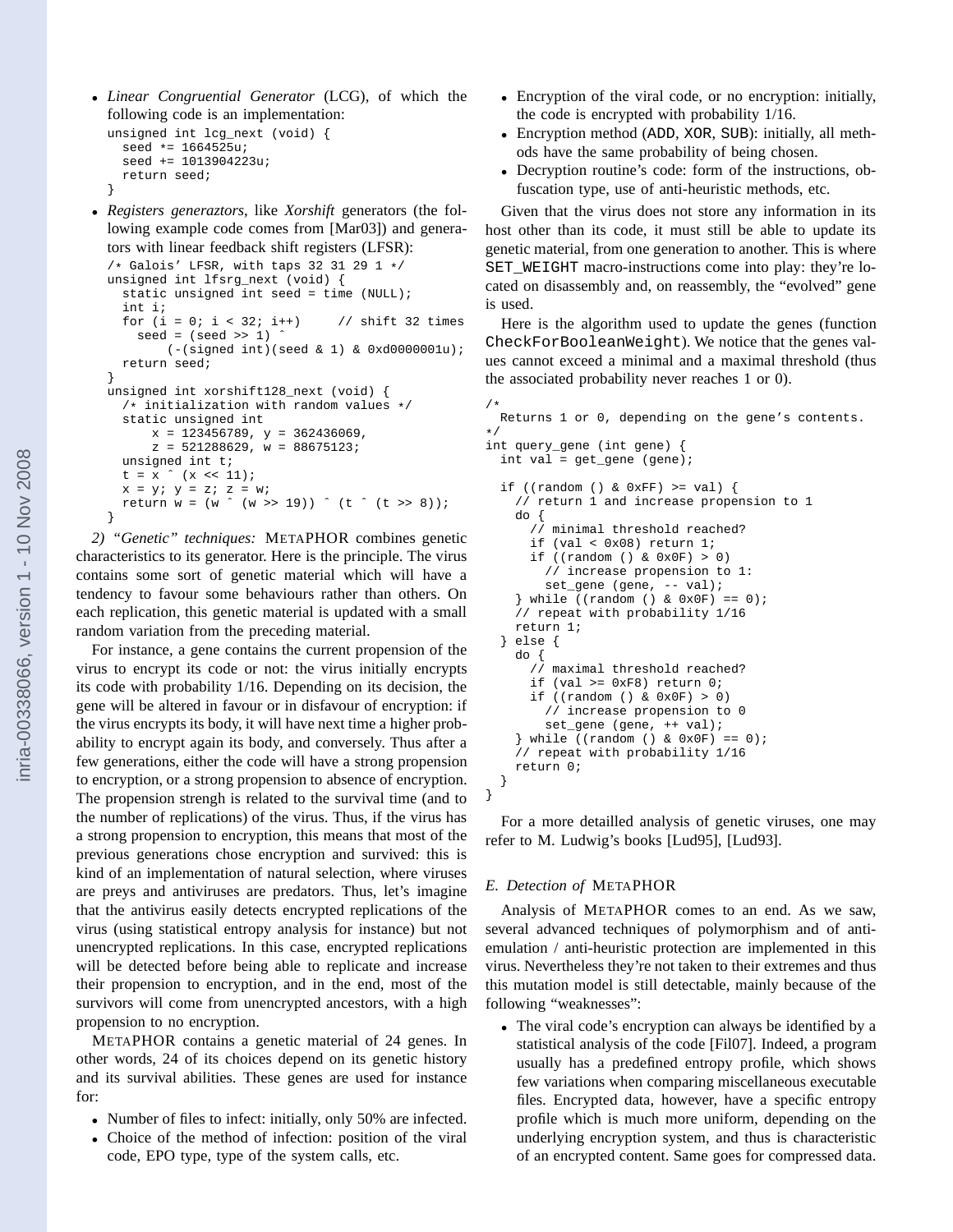Any antivirus using this kind of analysis will most likely consider as suspect a program that contains a lot of encrypted content. However, several legitimate applications use encrypted data, for the purpose of intellectual property protection. This is the case of "packed" applications (even though malware also uses packers on a regular basis), and this is also the case of Skype for instance.

- When the virus is executed, it compresses its code into a form that is roughly the same from one generation to another, by conception: METAPHOR is therefore vulnerable to any form analysis that monitors memory. As we might have expected, this weakness can be corrected to some extent, using miscellaneous techniques that are preferably not described here but easy to find out. Another weakness is also the immutability of METAPHOR's mutation grammar.
- METAPHOR's mutation grammar is globally simple and does not use any sophisticated obfuscation tricks – this is by conception given that the virus wants to be able to revert effects of mutation. In other words, using more advanced obfuscation techniques, possibly along with the addition of metadata into the code (as is the case with MISS LEXOTAN – see section II-C), would lead to a virus, which would be much harder to detect (speaking of its mere detectability as well as of the complexity of its detectability).
- Except during decryption, METAPHOR does not protect itself from behaviour analysis.

 $\acute{E}$ . Filiol studies into more details some aspects of META-PHOR in [Fil07], from a theoretical point of view, and most notably regarding the detection barrier on which METAPHOR sits astride: if it mostly inclines towards detectability, some modifications would be sufficient to have it incline towards the other side (see the POC virus PBMOT). To sum up, METAPHOR is a highly advanced virus, which could be really dangerous with a few improvements (PBMOT certainly is the most appropriate proof). Other advances, as on the field of functional polymorphism, would also give metamorphic viruses more sophisticated means of defence against detection.

## IV. CONCLUSION

If polymorphic and above all metamorphic techniques described in this document enable viruses to protect themselves in a more efficient way against detection, their sophistication mostly stems from antiviral protection. For antiviral protection is in fact eternally submitted to two paradoxes:

- The more it develops, the more viruses, worms and other malwares use advanced protection techniques which get harder and harder to bypass. In a sense, it sentences itself indirectly to its own impotence (wrt these advanced techniques). Yet currently it still remains efficient, thanks to the mediocre quality of most malwares or to the complexity of the mentionned protection techniques, which discourages most malware writers.
- And secondly, if on one side the increase of RAM size and CPU speed, as well as the upcoming of multi-core processors, seem to be in favour of antiviral protection,

it also enables malwares to use more and more complex techniques, without having to worry about their cost. And this is all the more true as, as we told previously, antiviruses will always be limited in time and CPU cost, unlike malwares.

Also, it should be noted that the state of the art of current metamorphic techniques (with viral protection purpose) is not representative of the threat they represent. Some antiviral experts sweep blatantly away – recently again [She07] – this threat on the pretext that it never actually proved itself except for proving its own uselessness. And as a matter of fact, the history of metamorphic viruses tends to corroborate this: there are few of them, most of which are poorly accomplished and contain critical flaws (bugs or conception flaws which make detection easy). In the same time, development of rootkit techniques draws away attention. Yet, both threats are real, with different maturities, but none of them should be overlooked. Even though the second one is mostly implemented in worms, which currently represent the most important infectious threat, and even though it is more technical than the first one, and thus within the means of more hackers.

All in all, if virus writers were a bit less "in a hurry" and refined their techniques, the antiviral community could be quickly overtaken. An advanced use of syntactic and functional polymorphism techniques, combined with advanced stealth techniques, would theoretically make the complexity of the detection problem prohibitive or even undecidable [Fil07] (POC virus PBMOT).

#### **REFERENCES**

- [Ayc06] John Aycock. *Computer Viruses and Malware*. Springer, 2006.
- [BF07] Philippe Beaucamps and Éric Filiol. On the possibility of practically obfuscating programs – towards a unified perspective of code protection. *Journal in Computer Virology*, 3(1), April 2007.
- [Coh84] Fred Cohen. Computer viruses theory and experiments, 1984.
- [Fil04] Éric Filiol. Strong cryptography armoured computer viruses forbidding code analysis: the BRADLEY virus. In *Proceedings of the 14th EICAR conference*, May 2004.
- [Fil05] Éric Filiol. Computer viruses: from theory to applications. Springer Verlag, 2005.
- [Fil07] Éric Filiol. Advanced viral techniques. Springer Verlag France, 2007. An english translation is pending, due mid 2007.
- [Kha07] Kharn. Exploring RDA. *.aware eZine*, 1, January 2007.
- [Lud93] Mark Ludwig. *Computer Viruses, Artificial Life and Evolution*. American Eagle Publications, Inc., 1993.
- [Lud95] Mark Ludwig. *The Giant Black Book of Computer Viruses*. American Eagle Publications, Inc., 1995.
- [Mar03] George Marsaglia. Xorshift RNGs. *Journal of Statistical Software*, 8(14), 2003.
- [MDa] The Mental Driller. METAPHOR source code. Version 1D available at: http://vx.netlux.org/src view.php?file=metaphor1d.zip.
- [MDb] The Mental Driller. TUAREG details and source code. Available in 29A#5: http://vx.org.ua/29a/29A-5.html.
- [MD00] The Mental Driller. Advanced polymorphic engine construction. *29A*, 5, December 2000. Available at: http://vx.netlux.org/lib/vmd03. html.
- [MD02] The Mental Driller. Metamorphism in practice or "how i made METAPHOR and what i've learnt". *29A*, 6, February 2002. Available at: http://vx.netlux.org/lib/vmd01.html.
- [Mid99] MidNyte. An introduction to encryption, April 1999. Available at: http://vx.netlux.org/lib/vmn{04,05,06}.html.
- [RS98] James Riordan and Bruce Schneier. Environmental key generation towards clueless agents. In *Lecture Notes In Computer Science*, volume 1419, pages 15 – 24, 1998.
- [She07] Alisa Shevchenko. The evolution of self-defense technologies in malware. Available at: http://www.net-security.org/article.php?id=1028, July 2007.